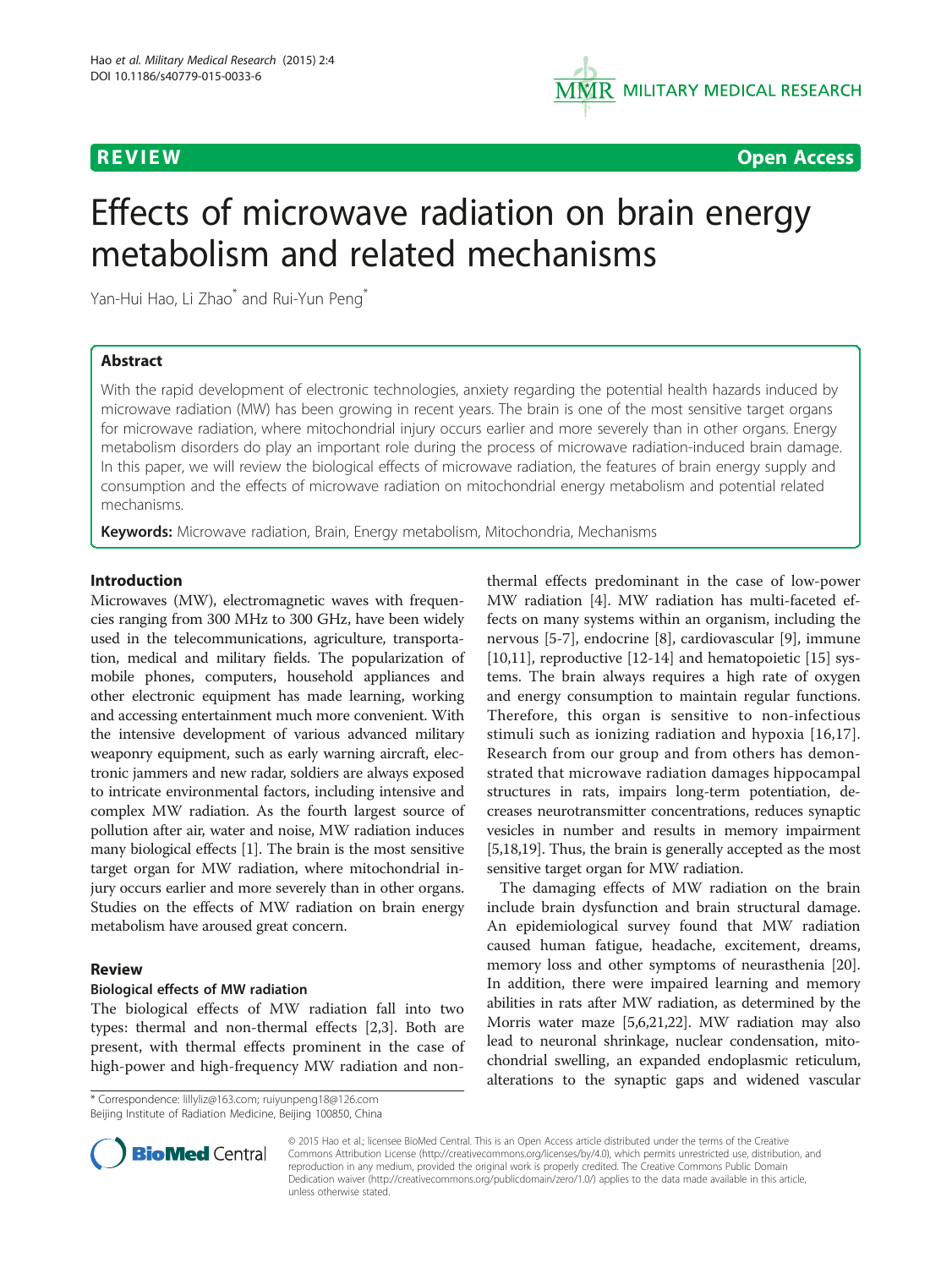endothelial connections, where mitochondrial injury occurred earlier and more severely [\[5,21,23](#page-6-0)-[25](#page-6-0)].

#### Features of brain energy metabolism

In the human body, the brain has the greatest demand for oxygen and is susceptible to disturbances in energy metabolism, which is determined by its high metabolic rate, high oxygen consumption and low energy reserves. Mitochondria are the key sites of oxidative phosphorylation (OXPHOS) and the synthesis of adenosine triphosphate (ATP). The redox enzymes and the coenzymes involved in the respiratory chain lie in the mitochondrial inner membrane in close proximity. Electrons passing through the respiratory chain drive protons from the matrix side to the cytoplasmic side across the mitochondrial inner membrane. When protons reflux along the concentration gradient, the energy released is used by ATP synthase to catalyze ATP synthesis.

In addition to energy conversion, mitochondria also play other important roles, such as in the regulation of apoptosis and  $Ca^{2+}$  storage. Mitochondria are not only the starting point of many signal transduction pathways but also the target.

# Effects of MW radiation on mitochondrial energy metabolism

MW radiation is detrimental to brain energy metabolism. Intrinsically, neurons are extremely sensitive to a reduced ATP availability. As the main source of energy, mitochondria are prone to MW radiation-induced injury. Wang et al. [\[26\]](#page-6-0) exposed monkeys to MW radiation with average power densities of 5 mW/cm<sup>2</sup> and 11 mW/cm<sup>2</sup> for 10 s and  $4.68 \mu$ W/cm<sup>2</sup> for 12 h/d for 30 d cumulatively. Abnormalities in mitochondrial function-related metabolites in urine, such as succinic acid, citric acid and 2-keto-glutaric acid, were induced after a single radiation event of 5 mW/  $\text{cm}^2$  and 11 mW/cm<sup>2</sup> and after a long-term radiation of 4.68  $\mu$ W/cm<sup>2</sup>, revealing by metabolomics the hypersensitivity of mitochondria to MW radiation.

# Effects of MW radiation on mitochondrial structure

MW radiation leads to mitochondrial structural damage, primarily observed as mitochondrial swelling and cavitation and disorganized, broken and sparse cristae.

To some extent, MW radiation affects mitochondria structurally in a dose-dependent manner. Zhao et al. [\[5](#page-6-0)] exposed male Wistar rats to MW radiation with average power densities of 2.5, 5 and 10 mW/cm<sup>2</sup>, with the specific absorption rates (SAR) of 1.05, 2.1 and 4.2 W/kg, respectively, for 6 min/d for 30 d. In the hippocampus of the MW-exposed rats, the mitochondria were swollen and vacuolized, and the cristae were disordered and fewer in number. In addition, these ultrastructural changes in the mitochondria tended to be more severe relative to the increasing SAR. Xie et al. [[27\]](#page-6-0) exposed male Wistar rats to MW radiation for 1 h at average power densities of 3 and 30 mW/cm<sup>2</sup>, respectively. No significant changes occurred in the mitochondria of the hippocampus or cerebral cortex in the 3 mW/cm<sup>2</sup> group, while the mitochondria in the 30 mW/cm<sup>2</sup> group did become damaged. These results suggest that, within a certain range, the degree of mitochondrial structural damage positively correlates with the dose of MW radiation.

MW radiation damaging mitochondrial structures obeys a time-response relationship. Xie et al. [[27](#page-6-0)] exposed male Wistar rats to MW radiation (30 mW/cm<sup>2</sup>, duration: 1 h). Immediately after radiation, the mitochondrial ultrastructure showed a slight disturbance in the rat hippocampus and cerebral cortex; 3 h after radiation, the visible swelling of the mitochondria increased significantly and cristae became disorganized, broken and sparse; 24 h after radiation, mitochondrial degeneration was observed, demonstrated by myelin-like structures and occasional dense deposits in the mitochondria. In short, ultrastructural changes in the rat brain mitochondria were induced within 24 h of the post-30 mW/cm<sup>2</sup> MW radiation exposure.

Long-term and low-dose cumulative MW radiation leads to significant damage in mitochondria. Dong et al. [[21\]](#page-6-0) exposed SD rats to MW radiation (4.68  $\mu$ W/cm<sup>2</sup>, 12 h/d, duration: 30 d), which resulted in similar structural changes, such as swelling and cavitation in the mitochondria of the radiation-exposed rat hippocampus and cerebral cortex.

# Effects of MW radiation on mitochondrial energy metabolism

# Reduced ATP content

As the "cell power plant", the most important function of mitochondria is to provide energy for the cell; therefore, intracellular ATP content is one of the most direct and objective indicators in the evaluation of mitochondrial function. In addition, ATPases hydrolyze ATP to ADP and release the energy stored in ATP.

Certain doses of MW radiation cause reduction in mitochondrial ATP synthesis. Zhao et al. [[25\]](#page-6-0) exposed male Wistar rats to pulsed MW radiation (30 mW/cm<sup>2</sup>, duration: 5 min). The results showed that the content of mitochondrial ATP in the hippocampus of MWexposed rats dropped to the lowest levels 3 d after radiation and recovered 7 d after radiation, while the activity of the ATPases was greatly enhanced 3 d after radiation and recovered 7 d after radiation, suggesting a compensatory role played by this negative feedback regulation. Sander et al. [[28](#page-6-0)] exposed SD rats to MW radiation with a frequency of 591 MHz at an average power density of 13.8 mW/cm<sup>2</sup>, which induced a reduced availability of ATP, resulting in brain energy metabolism disorders.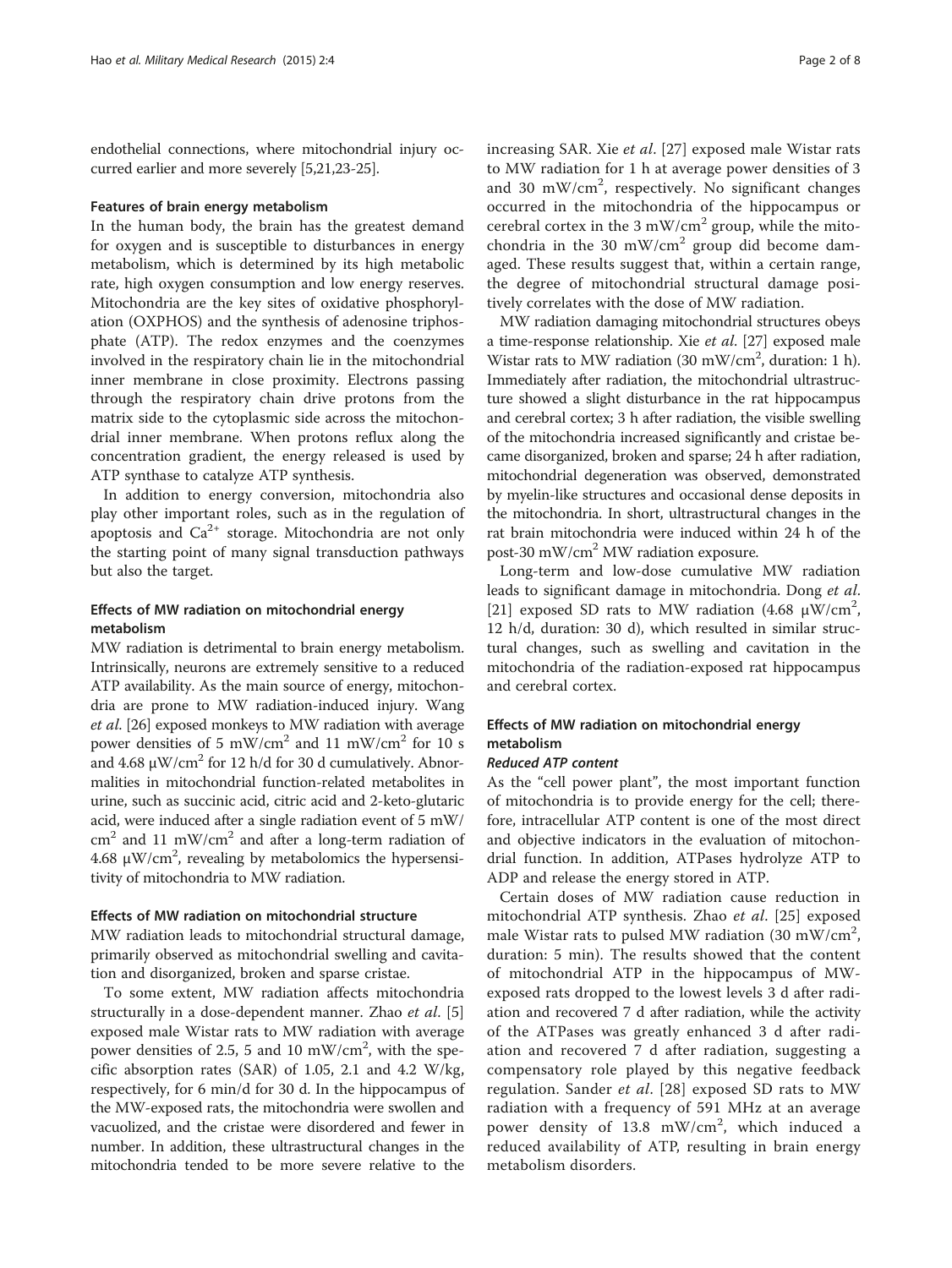#### Decreased succinate dehydrogenase (SDH) activity

As one of the key enzymes of mitochondrial energy metabolism, SDH binds to the mitochondrial inner membrane and catalyzes the dehydrogenation of succinate to generate ATP ultimately, forming a bridge between the Krebs cycle and OXPHOS.

MW radiation reduces the activity of SDH. Zhao et al. [[25\]](#page-6-0) exposed male Wistar rats to pulsed MW radiation (30 mW/cm<sup>2</sup>, duration: 5 min). The SDH activity of the MW-exposed rat hippocampus decreased significantly 6 h after radiation, resulting in abnormalities in mitochondrial energy metabolism. Wang et al. [[29\]](#page-6-0) exposed Wistar rats to high power microwave (HPM) radiation of 10, 30 and 100 mW/cm<sup>2</sup> for 5 min, respectively. They also found reduced SDH activity present in every exposure group, which recovered 7 d after radiation. Another study exposed male Wistar rats to MW radiation of 30 mW/cm<sup>2</sup> for 15 min. The SDH activity of the MWexposed rat hippocampus did not change significantly at 14 d after radiation, indicating that the MW radiationinduced decline in SDH activity is reversible under certain conditions [[23\]](#page-6-0).

#### Suppressed cytochrome c oxidase (COX) activity

COX is embedded in the mitochondrial inner membrane and is the terminal complex of the mitochondrial electron transport chain. As another one of the key enzymes of mitochondrial energy metabolism, COX is the only enzyme to transport electrons to oxygen to produce  $H<sub>2</sub>O$  and ATP [\[30,31](#page-6-0)]. It is believed that 90% of intracellular molecular oxygen is utilized by COX [\[32](#page-6-0)].

Certain doses of MW radiation negatively impact the activity of COX. Wang et al. [\[33\]](#page-6-0) exposed primary cultures of cerebral cortical neurons of Wistar rats to continuous MW radiation of 900 MHz, with SARs of 0.38, 0.76, 1.15, 2.23 and 3.22 W/kg, respectively, for 2 h/d for 4 to 6 d. The results showed that the toxic effects of MW radiation on COX activity accumulated and that there was a dose-dependent relationship. Xiong et al. [[34\]](#page-6-0) used MW radiation of 30 mW/cm<sup>2</sup> to irradiate male Wistar rats. The decreased COX activity and the reduced expression of COX I/IV mRNA and COX I protein were found after MW radiation, illustrating that MW radiation impacted COX activity at multiple levels.

# Potential mechanisms involved in MW radiation-induced disturbances in mitochondrial energy metabolism

By the rapid development of modern molecular biology techniques, studies on the mechanisms of the biological effects of MW radiation have been possible at the cellular and molecular levels. This section will review the potential mechanisms of MW radiation-induced brain energy metabolism disorders from seven aspects, including gene expression, the mitochondrial membrane, apoptosis, oxidative stress (OS),  $Ca^{2+}$  overload, mitochondrial DNA and the involved signal transduction pathways.

#### Altered gene expression in the respiratory chain

MW radiation causes abnormal expression of the genes encoding the respiratory chain, resulting in brain energy metabolism disorders. Zhao et al. [[35\]](#page-6-0) exposed male Wistar rats to pulsed MW radiation (30 mW/cm<sup>2</sup>, duration: 5 min). There were multiple genes differentially expressed 6 h after radiation in the rat hippocampus (upregulated: syn1, ptprj, CD74 and MHCII; downregulated: ttr, enpp2, folr1, cdh22, spata2, spp1, calb2, tacl and dnpi), some of which (syn1, ttr and enpp2) are closely related to the metabolic function of mitochondria. As the neural metabolic marker, COX contains 13 subunits, with COX I-III encoded by mitochondrial genes and the other 10 subunits encoded by nuclear genes. COX I constitutes the catalytic center, and COX IV regulates the enzyme activity responding to ATP/ ADP content [\[36,37\]](#page-6-0). Zhao et al. [\[38](#page-6-0)] found that exposing male Wistar rats to pulsed MW radiation (30 mW/cm<sup>2</sup>, duration: 5 min) reduced the expression of COX I/II mRNA 6 h after radiation and increased the expression of COX IV mRNA in 1 d, both of which tended to recover in 3 to 7 d, demonstrating that reduced COX activity in the rat hippocampus occurred after MW radiation of 30 mW/ cm<sup>2</sup>. Xie et al. [[39](#page-6-0)] exposed rats to acute MW radiation for 1 h at average power densities of 3  $mW/cm<sup>2</sup>$  or 30 mW/cm2 , respectively. After MW radiation of 3 mW/  $\text{cm}^2$  for 0, 3 and 24 h, no significant changes in the COX I and COX IV mRNA expression levels in the rat cerebral cortex and hippocampus were found. However, after MW radiation of 30 mW/cm2 for 0, 3 and 24 h, COX I mRNA expression in the rat cerebral cortex and hippocampus decreased significantly, but no significant change in COX IV mRNA expression levels was found. In conclusion, MW radiation downregulates the COX I gene encoded by mitochondrial DNA in the cerebral cortex and hippocampus of rats in a dose-dependent manner. These results suggest that the changes in gene expression caused by MW radiation are important factors in mitochondrial dysfunction and brain energy failure.

#### Damaged mitochondrial membrane

The mitochondrial membrane enables the mitochondria to be relatively independent and to maintain homeostasis its internal environment and plays important roles in energy conversion, signal transduction and material transport. A variety of enzymes closely related to energy metabolism, such as SDH and complex I-IV, bind to the mitochondrial membrane. As a key part of the synthesis of ATP, a damaged mitochondrial membrane leads to a decreased activity of complex I/III and to further disturbances in energy metabolism [[40](#page-6-0)].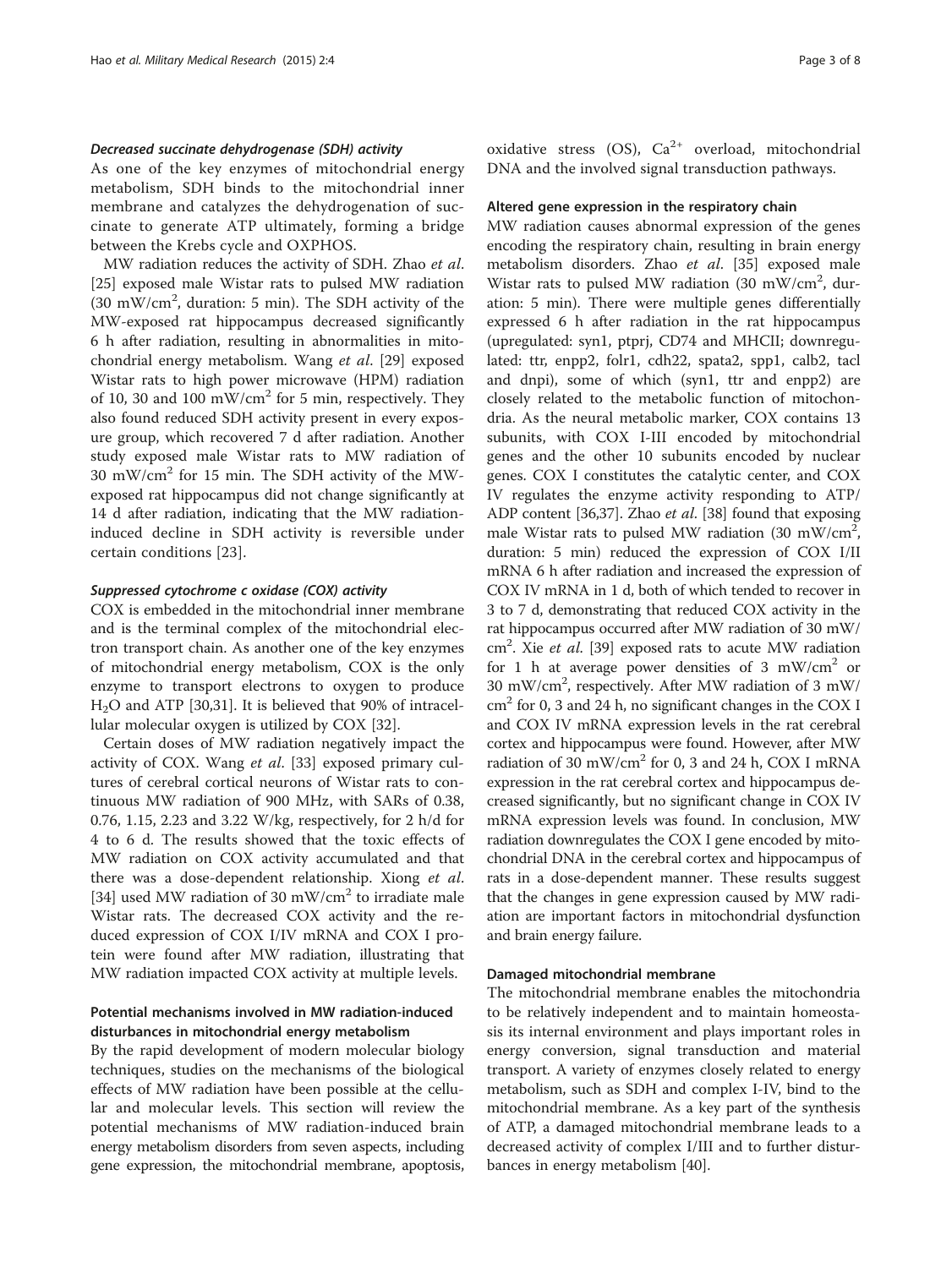The structural damage of the mitochondrial membrane is one of the most important mechanisms of MW radiation-induced disturbance of brain energy metabolism. Mitochondria are organelles wrapped by a double membrane, with the inner membrane forming cristae, which increase the surface area of the mitochondrial membrane greatly. As biofilms are targets of electromagnetic radiation [[41\]](#page-6-0), it can be inferred that the structural characteristics of mitochondria determine its high sensitivity to MW radiation-induced injury.

There are multiple possible ways through which MW radiation may structurally damage the mitochondrial membrane. First, MW radiation has the ability to enhance molecular rotation and vibration and to increase the collision frequency between molecules, leading to the breaking of chemical bonds and thus, damage to the mitochondrial membrane structure [[42](#page-6-0)]. Second, MW radiation leads to a significant increase in intracellular reactive oxidative species (ROS) and the disorder of antioxidant enzymes, causing oxidative modification of biological macromolecules and mitochondrial damage [\[22,43](#page-6-0)-[46](#page-6-0)]. Third, MW radiation causes intracellular  $Ca^{2+}$  overload and induces mitochondrial membrane injury through the activation of phospholipases and proteases [\[47](#page-6-0)-[49](#page-6-0)].

#### Apoptotic death of neural cells

During the process of MW radiation-induced brain damage, apoptosis is one of the final outcomes of damaged cells. Blocking apoptosis to relieve the effect of MW radiation on the nervous system and to find new targets for prevention and treatment is of great value.

MW radiation induces neural cell apoptosis via the classical mitochondria-dependent caspase-3 pathway. Zuo et al. [[50\]](#page-6-0) exposed PC12-derived neuron-like cells and Wistar rats to 2.856 GHz for 5 min and 15 min, respectively, at an average power density of 30 mW/cm<sup>2</sup>. The results showed chromatin condensation and apoptotic body formation in neural cells 6 h after MW exposure. Moreover, the mitochondrial membrane potential (MMP) decreased, and DNA fragmentation increased, leading to an increase in the percentage of apoptotic cells. Furthermore, the ratio of Bax/Bcl-2 and the expression of cytochrome c, cleaved caspase-3 and PARP all increased. Kesari et al. [[43](#page-6-0)] exposed 45-day-old male Wistar rats for 2 h a day for 60 d by mobile phone to investigate the effect of 3G cell phone exposure. The results showed that MW radiation emitted from the 3G mobile phone significantly induced DNA strand breaks in the brain. Meanwhile, significant increases in micronuclei, caspase-3 and apoptosis were also observed in the exposed group. Mitochondrial dysfunction-mediated cytochrome c release and the subsequent activation of caspases were found, which were involved in the process of radiation-induced apoptotic cell death.

#### Oxidative stress

MW radiation activates the NADH oxidase-mediated increase in ROS, and in turn, excessive ROS damages the mitochondrial electron transport chain, which is the main source of ROS, ultimately forming a vicious cycle and aggravating the disturbance in brain energy metabol-ism [\[13,51](#page-6-0)[-54\]](#page-7-0). Deshmukh et al. [[22](#page-6-0)] subjected Fischer-344 rats to MW exposure (frequency of 900 MHz; SAR of  $8.4738 \times 10^{-5}$  W/kg) in a gigahertz transverse electromagnetic cell (GTEM) for 30 days (2 h/d, 5 d/week). The results showed a significant increase in OS, as evidenced by the increase in levels of MDA (a marker of lipid peroxidation), protein carbonyl (a marker of protein oxidation) and unaltered glutathione (GSH) content in the blood. Thus, the study demonstrated that low-level MW radi-ation was capable of leading to OS. Kesari et al. [[44](#page-6-0)] exposed 35-day old Wistar rats to a mobile phone for 2 h per day for a duration of 45 d, where the SAR was 0.9 W/kg. The results indicated a significant increase in the level of ROS, a significant decrease in the levels of glutathione peroxidase (GPx) and superoxide dismutase (SOD), and an increase in catalase (CAT) activity. In addition, it is reported that inhibiting OS and removing ROS had a large therapeutic effect on MW radiationinduced brain damage [\[55,56](#page-7-0)]. Taken together, excessive ROS plays an important role during the process of MW radiation-induced injury to brain energy metabolism.

Excessive ROS is detrimental to brain energy metabolism. First, excessive levels of ROS-induced DNA breakage (nuclear and mitochondrial DNA) may be one of the key reasons for MW radiation-induced brain energy metabolism disorders [\[43,44](#page-6-0)[,57](#page-7-0)-[59](#page-7-0)]. Kesari et al. [\[43\]](#page-6-0) had 45-dayold male Wistar rats exposed for 2 h a day for 60 d to a mobile phone and found that the ROS content showed a positive linear correlation with DNA damage. Another study showed that pretreatment with radical scavengers was capable of blocking MW radiation-induced DNA damage [[59](#page-7-0)]. Second, excessive levels of ROS were closely related to neural cell apoptosis, as previously described [[43,44](#page-6-0)]. Third, as a second messenger, increased ROSinduced excessive activation of one or more signaling pathways is believed to play a more important role in cell damage rather than in oxidative modification [\[60,61](#page-7-0)]. The role of ROS in MW radiation-induced brain damage needs to be further explored.

# $Ca<sup>2+</sup>$  overload

Under normal circumstances, the extracellular free  $Ca^{2+}$ concentration is much higher than the intracellular concentration, and more than 90% of intracellular  $Ca^{2+}$  is stored in the endoplasmic reticulum and mitochondria. Therefore, a slight influx of  $Ca^{2+}$  is able to create a sharp rise in the concentration of cytoplasmic  $Ca^{2+}$  and trigger a series of physiological responses.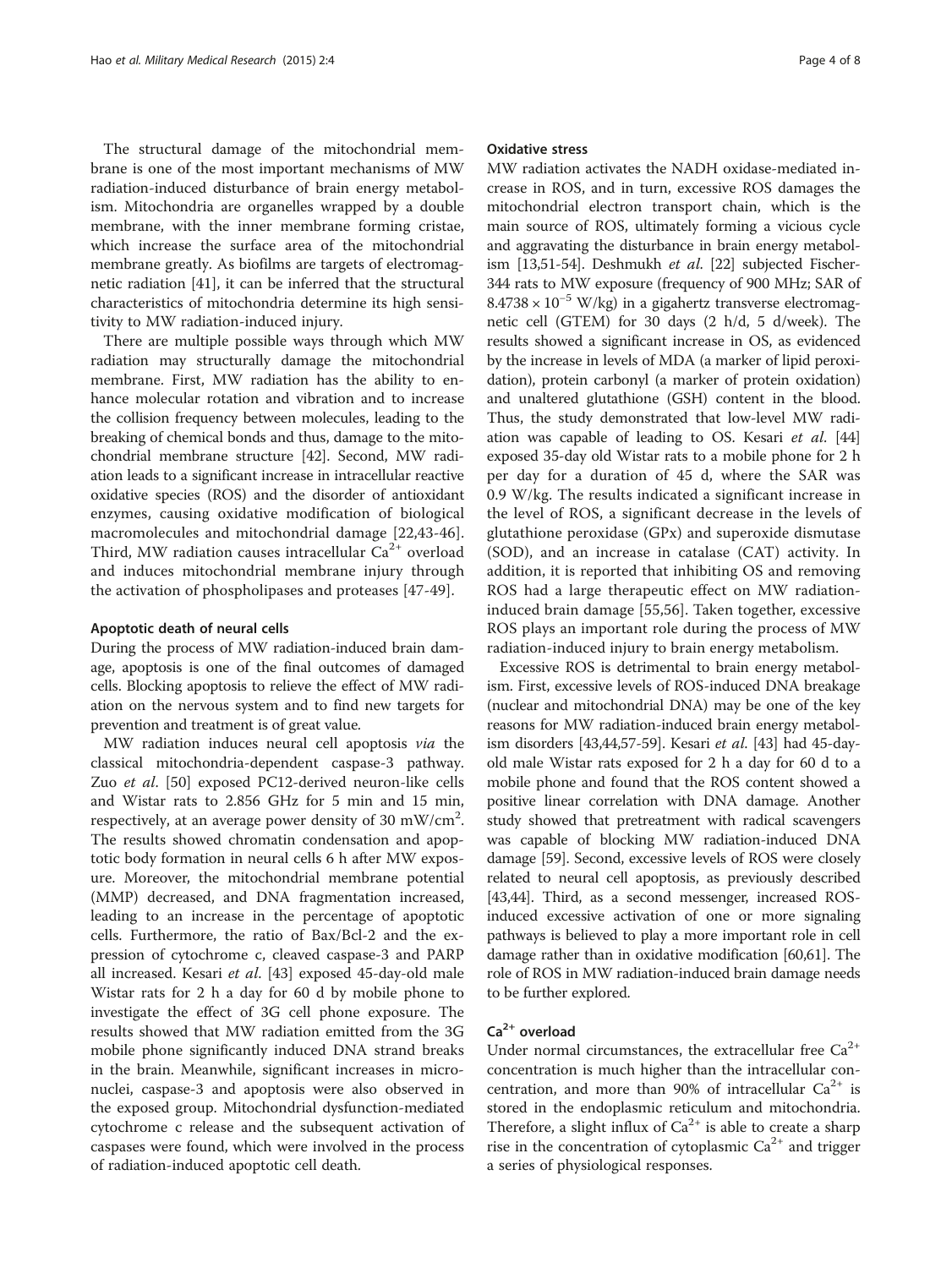Increased cytoplasmic  $Ca^{2+}$  exists during the process of MW radiation-induced brain damage. Yang et al. [[47](#page-6-0)] exposed primary cultures of hippocampal neurons of rats to MW radiation for 5 min at an average power density of 10 mW/cm<sup>2</sup>. The results showed a significant increase in cytoplasmic  $Ca^{2+}$  immediately after radiation. Lu et al. [\[48](#page-6-0)] exposed primary cultures of glial cells to 2450 MHz for 2 h/d for 3 d at an average power density of 4 mW/cm<sup>2</sup>. An increased intracellular free  $Ca^{2+}$  was also found.

 $Ca<sup>2+</sup>$  overload leads to brain energy metabolism disorders. Excessive activation of the mitochondrial permeability transition pore (mPTP), caused by  $Ca^{2+}$  overload, may be one important reason. Studies have reported that  $Ca<sup>2+</sup>$  overload-induced activation of mPTP results in mitochondrial swelling and fragmentation [\[62,63](#page-7-0)]. In addition, when mPTP is activated excessively, the mitochondrial membrane permeability increases, MMP disappears, the respiratory chain is uncoupled from OXPHOS and ATP synthesis ceases [[64,65](#page-7-0)]. Additionally,  $Ca^{2+}$  is an important intracellular second messenger that is able to activate a variety of signaling molecules such as PKC, AC and cAMP-PDE. The role played by  $Ca^{2+}$  during MW radiation-induced mitochondrial injury deserves more in-depth research.

#### Impaired mitochondrial DNA

Mitochondrial DNA (mtDNA) encodes 13 subunits of the respiratory chain complex and 22 tRNA and 2 rRNA of mitochondria, and is of the utmost importance to OXPHOS and ATP synthesis. Mitochondrial transcription factor A (mtTFA), a key factor encoded by nuclear genes involved in the regulation of mtDNA, plays important roles in the integrity, self-replication and repair of mtDNA after being transported from the cytoplasm to the mitochondria [[66\]](#page-7-0).

MW radiation can break mtDNA or change the expression of mtDNA, resulting in decreased ATP production. First, mtDNA, with the structure of a double helix ring, lacks the protection of protein binding and repair systems and is much more susceptible to external stimuli, such as MW radiation, than nuclear DNA is. MW radiation is capable of breaking nuclear DNA strands [[43,44,](#page-6-0)[57-59\]](#page-7-0). In addition, ROS has the ability to induce mtDNA mutations and create barriers in OXPHOS and ATP generation [[67\]](#page-7-0). However, the effects of MW radiation-induced mtDNA damage on brain energy metabolism still require further study. Second, mtTFA needs to be properly transferred from the cytoplasm to the mitochondria to function, which leads to mitochondrial dysfunction when this process is disturbed by MW radiation. Xie et al. [[27](#page-6-0)] exposed male Wistar rats to MW radiation (30 mW/cm<sup>2</sup>, duration: 1 h). The expression of mtTFA mRNA in the rat hippocampus and cerebral

cortex increased, responding to the reduced ATP content within a possible negative feedback regulation. Xu et al. [[68\]](#page-7-0) exposed primary cultures of cortical neurons of neonatal rats to MW radiation (frequency and power density unknown). The expression of mtTFA mRNA and protein increased, but new mtTFA did not inhibit the impact of MW radiation on energy metabolism. In another study, these authors confirmed the inhibitory effect of MW radiation on the transport of mtTFA from the cytoplasm into the mitochondria by using isotopelabeling technique, which may be the primary reason for the MW radiation-induced ATP decrease [[69\]](#page-7-0).

#### Signaling pathways involved

There are many signaling pathways involved in the process of MW radiation-induced mitochondrial dysfunction, including the phosphatidylinositol 3-kinase (PI3K) pathway and the mitogen-associated protein kinase (MAPK) pathway, which are adaptive responses of cells that regulate cellular functions and promote their survival.

#### PI3K/Akt pathway

There is enough evidence that the PI3K/Akt pathway, an anti-apoptotic prosurvival kinase signaling cascade, plays a pivotal role in cellular survival [[70,71\]](#page-7-0). Hypoxia inducible factor-1 $\alpha$  (HIF-1 $\alpha$ ), a key physiological sensor of oxygen level in most mammalian cells, plays an important role in cellular survival, glucose metabolism and transport and metabolic adaptation by regulating the expression of its target genes [\[72](#page-7-0)-[75\]](#page-7-0). In addition, it has been shown that activation of HIF-1α by the PI3K/Akt/ mTOR signaling pathway plays an important role in neuroprotection [\[76,77\]](#page-7-0).

Great importance has been attached to the PI3K/Akt signaling pathway during the process of MW radiationinduced brain damage, and the activation of HIF-1α, a key target molecule of PI3K/Akt pathway, is capable of restoring the impaired mitochondrial energy metabolism caused by MW radiation to a certain extent. Wang et al. [[78\]](#page-7-0) exposed rats to acute MW radiation for 5 min at average power densities of 30 and 100 mW/cm<sup>2</sup>, respectively. The expression of HIF-1α mRNA and protein in the rat hippocampus and cerebral cortex increased significantly at 6 h to 1 d after radiation. Another study had male Wistar rats exposed to pulsed MW radiation for 30 d (6 min/d, 5 d/week) at average power densities of 2.5, 5 and 10 mW/cm<sup>2</sup>, respectively. The expression of HIF-1α mRNA and protein in the rat hippocampal neurons increased at 14 d to 1 month after radiation in the 2.5 and 5 mW/cm<sup>2</sup> groups, but decreased in the 10 mW/cm<sup>2</sup> group [\[79\]](#page-7-0). Thus, HIF-1α upregulation occurs after both single acute and long-term MW radiation. However, it is not clear whether the activated HIF-1 $\alpha$  is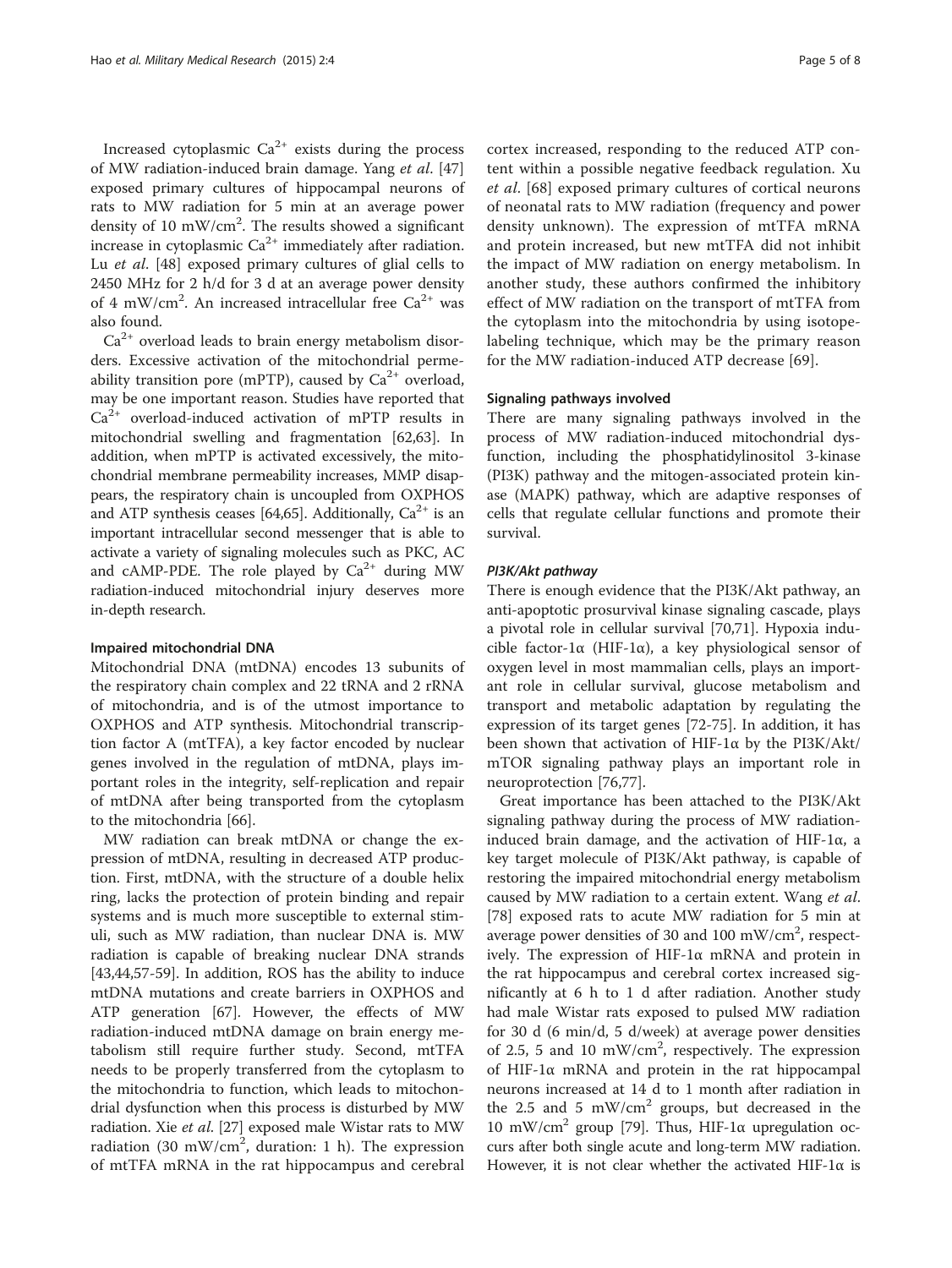<span id="page-5-0"></span>helpful to the cells impaired by MW radiation. Zhao et al. [[24](#page-6-0)] exposed PC12-derived neural-like cells to MW radiation of 30 mW/cm<sup>2</sup> for 5 min. HIF-1 $\alpha$  overexpression protected mitochondria from injury by increasing ATP and MMP levels, while HIF-1α silencing promoted MWinduced mitochondrial damage. PI3K signaling activation was required for the MW-induced HIF-1α activation and protective response. Although HIF-1α represents a promising therapeutic target for MW radiation injury, how HIF-1 $\alpha$  is regulated and what its effective targets in the mitochondria may be remain unknown.

#### MAPK pathway

MAPK, which is composed of different gene products terminating in a variety of transcription factors involved in survival, proliferation and cell death, depending on the strength of the stimulus, regulates the balance between cell survival/differentiation and cell death/apoptosis [[80](#page-7-0)]. The three subfamilies of MAPK include extracellular regulated protein kinase (ERK), c-jun N-terminal kinase/ stress-activated protein kinase (JNK/SAPK) and p38MAPK.

ERK signaling-mediated upregulation of HIF-1α protects from mitochondrial dysfunction caused by MW radiation. Zhao et al. [[24\]](#page-6-0) exposed PC12-derived neurallike cells to MW radiation of 30 mW/cm<sup>2</sup> for 5 min. Inhibition of p-Erk1/2 promoted a MW-induced decrease of ATP and MMP levels and induced a decreased expression of HIF-1 $\alpha$ , demonstrating that ERK signaling was involved in the protective mechanism against MWinduced mitochondrial injury.

p38MAPK, known as cell death MAPK signaling, is involved in MW radiation-induced neural cell apoptosis. p38MAPK induces apoptosis by regulating the conformational changes and subsequent oligomerization of Bax, the dissipation of MMP and the cytochrome c release from mitochondria [[81](#page-7-0)]. Kesari et al. [\[43](#page-6-0)] exposed 45 day-old male Wistar rats for 2 h a day for 60 d to a mobile phone to investigate the effect of 3G cell phone exposure. They found that the 3G mobile radiation induced apoptosis in the brain by activation of p38MAPK, the pathway of principal stress response.

#### Conclusion

To date, the damaging effects of MW radiation on mitochondrial structure and function have been recognized, and studies at the cellular and molecular level on the related mechanisms have also made advances, enabling a number of potential molecular targets for the prevention and treatment of MW radiation to be proposed.

The following issues are present in this sphere of research: (a) MW radiation-induced disturbance of brain energy metabolism involves numerous parameters, such as the dose, time and frequency, which need to be explored further; (b) the biological effects of MW

radiation are widespread, involving varieties of signaling pathways, and the present review is confined to investigating single signaling pathways and unable to analyze the effects of cross-talk between the various signaling pathways; (c) there are no specific markers for evaluating MW radiation damage effects and no effective molecular targets for the prevention and treatment of their injuries; (d) the after effects of MW radiation-induced mitochondrial damage are still unclear, and its correlation with mitochondria-related neurodegenerative diseases, such as Alzheimer's disease, requires further study. The lack of identical standards among different laboratories creates a barrier for further development and exchange of information.

Taken together, this review on the effects of MW radiation on brain energy metabolism and the associated regulation mechanisms, molecular markers, drug targets and prevention measures shows the need for continued research efforts in this area.

#### Abbreviations

ATP: Adenosine triphosphate; CAT: Catalase; CoQ: Coenzyme Q; COX: Cytochrome c oxidase; ERK: Extracellular regulated protein kinase; FADH2: Reduced flavin adenine dinucleotide; GPx: Glutathione peroxidase; GSH: Glutathione; GTEM: Gigahertz transverse electromagnetic cell; HIF-1α: Hypoxia inducible factor-1α; HPM: High power microwave; JNK: cjun N-terminal kinase; MAPK: Mitogen-associated protein kinase; MMP: Mitochondria membrane potential; mPTP: Mitochondrial permeability transition pore; mtDNA: Mitochondrial DNA; mtTFA: Mitochondrial transcription factor A; MW: Microwave; NADH: Reduced nicotinamide adenine dinucleotide; OS: Oxidative stress; OXPHOS: Oxidative phosphorylation; PI3K: Phosphatidylinositol 3-kinase; ROS: Reactive oxidative species; SAPK: Stress-activated protein kinase; SAR: Specific absorption rate: SDH: Succinate dehydrogenase; SOD: Superoxide dismutase.

#### Competing interests

The authors declare that they have no competing interests.

#### Authors' contributions

YH participated in the design and collected and analyzed the data. LZ and RP conceived of the review and helped to draft the manuscript. All authors read and approved the final manuscript.

#### Acknowledgements

This work was supported by the National Natural Science Foundation of China (No. 81372926).

#### Received: 21 October 2014 Accepted: 29 January 2015 Published online: 17 February 2015

#### References

- 1. Röösli M, Rapp R, Braun-Fahrländer C. Radio and microwave frequency radiation and health–an analysis of the literature. Gesundheitswesen. 2003;65:378–92.
- 2. Adair ER, Black DR. Thermoregulatory responses to RF energy absorption. Bioelectromagnetics. 2003;24:S17–38.
- 3. Black DR, Heynick LN. Radiofrequency (RF) effects on blood cells, cardiac, endocrine, and immunological functions. Bioelectromagnetics. 2003;24: S187–95.
- 4. Cao GF, Tong J, Wang J, Liu Q, Jin YL. Study on Effect of Weak Radio-frequency Electomagnetic Field on Neurobehavioral of Human and Mice. Ind Hlth Occup Dis. 2004;30:135–7.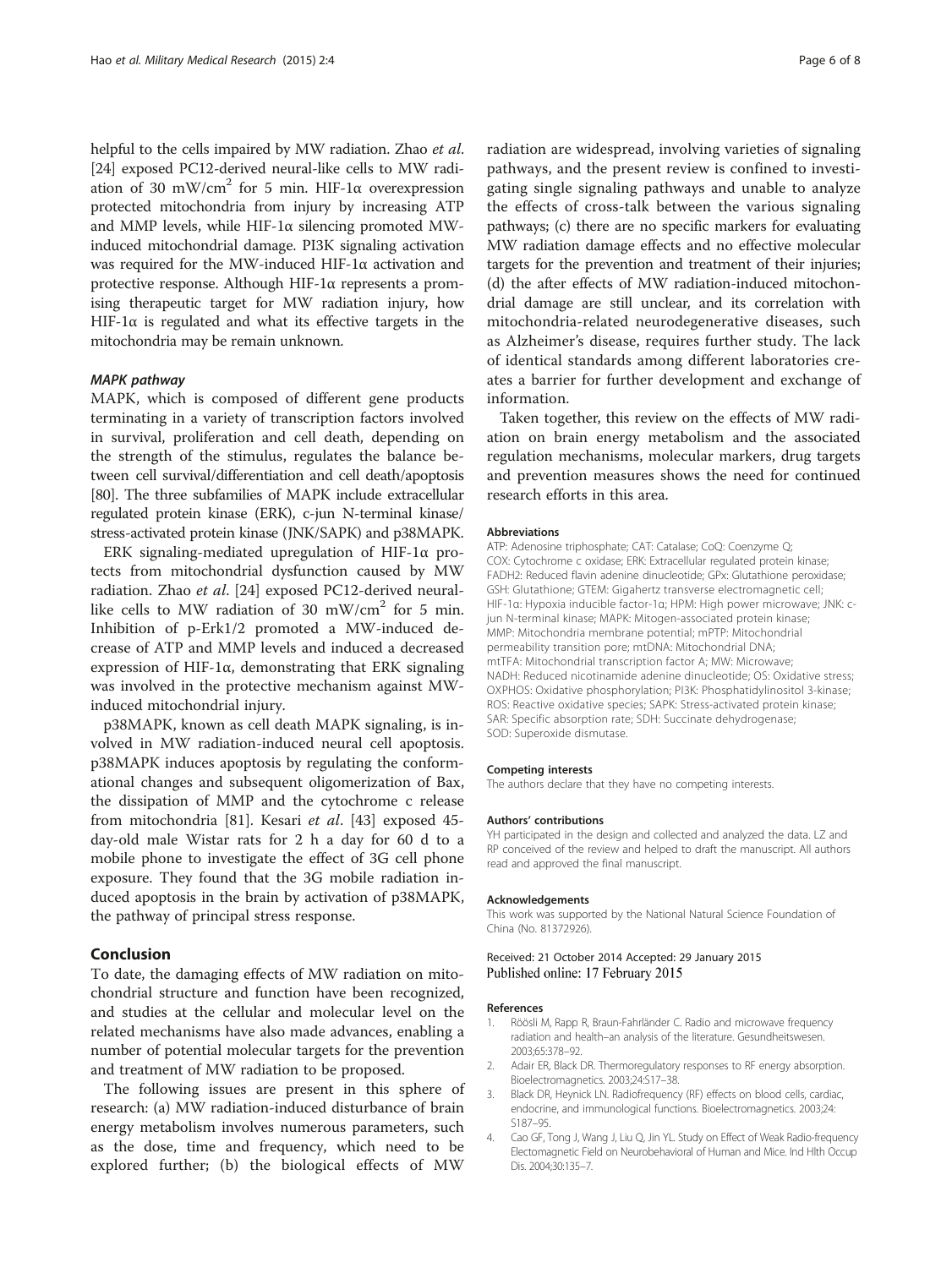- <span id="page-6-0"></span>5. Zhao L, Peng RY, Wang SM, Wang LF, Gao YB, Dong J, et al. Relationship between cognition function and hippocampus structure after long-term microwave exposure. Biomed Environ Sci. 2012;25:182–8.
- 6. Hu SH, Peng RY, Wang SM, Gao YB, Dong J, Xu XP, et al. Ptotective effects of Kang Fu Ling on brian injury induced by microwave radiation in rats. Chin J Stereol Image Anal. 2013;18:48–54.
- 7. Ren JH, Peng RY, Zhang J, Li J, Gao YB, Wang SM, et al. Prevention effects of AduoLa Fuzhenglin on brian injury induced by microwave radiation in rats. Chin J Radio Med Prot. 2011;31:190–3.
- 8. Lv SJ, Tian ZJ, Jiang YX, Wang C, Lu XJ, Pan WG. Effects of high power pulsed microwave radiation on brain structure and function in rats. Chin J Public Health. 2009;25:177–8.
- Zhong XH, Xu JJ, Liu HM, Jiang YX, Lu XJ, Lv S. Morphological changes of heart and liver induced by high power microwave HPM radiation in rats. Chin J Public Health. 2010;26:1559–60.
- 10. Esmekaya MA, Aytekin E, Ozgur E, Güler G, Ergun MA, Omeroğlu S, et al. Mutagenic and morphologic impacts of 1.8GHz radiofrequency radiation on human peripheral blood lymphocytes (hPBLs) and possible protective role of pre-treatment with Ginkgo biloba (EGb 761). Sci Total Environ. 2011;410–411:59–64.
- 11. Ma Q, Du L, Cui YF, Guo Y, Sun R, Dong B, et al. Effects of 5 mW/cm<sup>2</sup> microwave irradiation with different pulse widths on human AHH-1 T lymphocytes. Med J Chin PLA. 2010;35:1311–4.
- 12. Hu HX, Fang H, Luo SB, Dong J, Wei LZ. Effects of microwave radiaiton on the ultrastructure of sperm head and tail of radar-operators. Chin J Androl. 2010;24:33–5.
- 13. Shahin S, Singh VP, Shukla RK, Dhawan A, Gangwar RK, Singh SP, et al. 2.45 GHz microwave irradiation-induced oxidative stress affects implantation or pregnancy in mice, Mus musculus. Appl Biochem Biotechnol. 2013;169:1727–51.
- 14. Yao BW, Peng RY, Wang SM, Gao YB, Dong J, Xu XP, et al. Preventive and therapeutic effects of a traditional Chinese medicine "Kang Fu Ling" on the sperm injury in rats induced. Chin J Stereol Image Anal. 2012;17:149–55.
- 15. Guo S, Wang X, Xu J, Lei J, Sun K, Jiang X, et al. Effect of microwave radiation on the rat hematopoietic system. J Hyg Res. 2011;40:223–6.
- 16. Balduini W, Carloni S, Buonocore G. Autophagy in hypoxia-ischemia induced brain injury. J Matern Fetal Neonatal Med. 2012;1:30–4.
- 17. Greene-Schloesser D, Robbins ME, Peiffer AM, Shaw EG, Wheeler KT, Chan MD. Radiation-induced brain injury: A review. Front Oncol. 2012;2:73.
- 18. Wang H, Peng R, Zhou H, Wang S, Gao Y, Wang L, et al. Impairment of long-term potentiation induction is essential for the disruption of spatial memory after microwave exposure. Int J Radiat Biol. 2013;89:1100–7.
- 19. Xu S, Ning W, Xu Z, Zhou S, Chiang H, Luo J. Chronic exposure to GSM 1800 MHz microwaves reduces excitatory synaptic activity in cultured hippocampal neurons. Neurosci Lett. 2006;398:253–7.
- 20. Jauchem JR. A literature review of medical side effects from radio-frequency energy in the human environment: involving cancer, tumors, and problems of the central nervous system. J Microw Power Electromagn Energy. 2003;38:103–23.
- 21. Dong J, Peng RY, Wang SM, Gao YB, Wang LF, Zhao L, et al. Effects on abilities of learning and memory and structural changes of brain in rats induced by microwave radiation under different conditions. Mil Med Sci. 2011;35:347–50.
- 22. Deshmukh PS, Banerjee BD, Abegaonkar MP, Megha K, Ahmed RS, Tripathi AK, et al. Effect of low level microwave radiation exposure on cognitive function and oxidative stress in rats. Indian J Biochem Biophys. 2013;50:114–9.
- 23. Ma D, Peng RY, Gao YB, Wang SM, Zhao L, Wang SX, et al. Effects of microwave radiation on structure and energy metabolism in rat hippocampus. Chin J Stereol Image Anal. 2010;15:420-4.
- 24. Zhao L, Yang YF, Gao YB, Wang SM, Wang LF, Zuo HY, et al. Upregulation of HIF-1α Via Activation of ERK and PI3K Pathway Mediated Protective Response to Microwave-Induced Mitochondrial Injury in Neuron-Like Cells. Mol Neurobiol. 2014;50:1024–34.
- 25. Zhao L, Peng RY, Gao YB, Wang SM, Wang LF, Dong J, et al. Mitchondria morphologic changes and metabolic effects of rat hippocampus after microwave irradiation. Chin J Radiol Med Prot. 2007;27:602–4.
- 26. Wang LF, Li X, Peng RY, Gao YB, Zhao L, Wang SM, et al. A metabolomic approach to screening urinary metabolites upon microwave exposure in monkeys. Mil Med Sci. 2011;35:369–74. 378.
- 27. Xie Y, Jiang HH, Gong XF, Zhuang GB, Yu JH, Yu ZP. Effect of microwave irradiation on neurocyte mitochondrial ultrastructure and mtTFA mRNA

expression in rats cerebral cortex and hippocampus. Chin J Ind Hyg Occup Dis. 2004;22:28–31.

- 28. Sanders AP, Joines WT. The effects of hyperthermia and hyperthermia plus microwaves on rat brain energy metabolism. Bioelectromagnetics. 1984;5:63–70.
- 29. Wang LF, Peng RY, Hu XJ, Gao YB, Ma JJ, Wang X, et al. Studies on the influence of high power microwave radiation on energy metabolism of brian in rats. Chin J Radiol Health. 2006;15:269–71.
- 30. Correia SC, Santos RX, Perry G, Zhu X, Moreira PI, Smith MA. Mitochondria: the missing link between preconditioning and neuroprotection. J Alzheimers Dis. 2010;20:S475–85.
- 31. Luques L, Shoham S, Weinstock M. Chronic brain cytochrome oxidase inhibition selectively alters hippocampal cholinergic innervation and impairs memory: prevention by ladostigil. Exp Neurol. 2007;206:209–19.
- 32. Mattson MP, Gleichmann M, Cheng A. Mitochondria in neuroplasticity and neurological disorders. Neuron. 2008;60:748–66.
- 33. Wang Q, Cao ZJ, Bai XT. Effect of microwave electromagnetic fields on activity of energy metabolism cytochrome oxidase in cerebral cortical neurons of postnatal rats. J Environ Health. 2006;22:329–31.
- 34. Xiong L, Peng RY, Gao YB, Wang SM, Wang LF, Dong J, et al. Effects of AduoLa Fuzhenglin on changes of cytochrome c oxidase in rats' hippocampus after microwave exposure. Mil Med Sci. 2011;35:333–7.
- 35. Zhao L, Peng RY, Gao YB, Wang SM, Ma JJ, Wang LF, et al. Screening for differentially expressed genes in rats' hippocampus after microwave radiation. Chin J Public Health. 2007;23:1153–5.
- 36. Ongwijitwat S, Wong-Riley MT. Is nuclear respiratory factor 2 a master transcriptional coordinator for all ten nuclear-encoded cytochrome c oxidase subunits in neurons? Gene. 2005;360:65–77.
- 37. Chandrasekaran K, Hatanpää K, Rapoport SI, Brady DR. Decreased expression of nuclear and mitochondrial DNA-encoded genes of oxidative phosphorylation in association neocortex in Alzheimer disease. Brain Res Mol Brain Res. 1997;44:99–104.
- 38. Zhao L, Peng RY, Gao YB, Wang SM, Wang XM, Xu XP, et al. The changes of the COX gene expression in mitochondria in hippocampus of rats after exposure to microwave radiation. Chin J Phys Med Rehabil. 2009;30:31–3.
- 39. Xie Y, Jiang HH, Gong XF, Zhang GB, Lu B, Xu Q, et al. Effects of microwave irradiation on mitochondrial cytochrome C oxidase subunits mRNA in rat brain. Acta Academiae Medicinae Militaris Tertlae. 2003;25:987–9.
- 40. Ellis CE, Murphy EJ, Mitchell DC, Golovko MY, Scaglia F, Barcelo-Coblijn GC, et al. Mitochondrial lipid abnormality and electron transport chain impairment in mice lacking alpha-synuclein. Mol Cell Biol. 2005;25:10190–201.
- 41. Caubet R, Pedarros-Caubet F, Chu M, Freye E, De Belem RM, Moreau JM, et al. A radio frequency electric current enhances antibiotic efficacy against bacterial biofilms. Antimicrob Agents Chemother. 2004;48:4662–4.
- 42. Wang Y, Sun HT, Wang BH, Zhang D. A study on thermal efficiency and non-thermal efficiency of microwave. Liaoning Chem Ind. 2006;35:167–9.
- 43. Kesari KK, Meena R, Nirala J, Kumar J, Verma HN. Effect of 3G Cell Phone Exposure with Computer Controlled 2-D Stepper Motor on Non-thermal Activation of the hsp27/p38MAPK Stress Pathway in Rat Brain. Cell Biochem Biophys. 2014;68:347–58.
- 44. Kesari KK, Kumar S, Behari J. 900-MHz microwave radiation promotes oxidation in rat brain. Electromagn Biol Med. 2011;30:219–34.
- 45. Chen YM, Chen JY, Liu XH, Luo WJ, Wang Q, Xu H, et al. Effects of complementary zinc on antioxidase in brian of rats irradiated by microwave. J Fourth Mil Med Univ. 2005;26:444–6.
- 46. Wang RY, Yang CL, Luo LH, Zhang JQ, Mu HL, Du P, et al. Oxidative stress effect of microwave radiation on mice brian. J Prev Med Chin PLA. 2013;31:292–4.
- 47. Yang R, Peng RY, Gao YB, Wang SM, Hu WH, Xu XP, et al. The effect of microwaves on hippocampal neurons in vitro and its mechanism. Chin J Phys Med Rehabil. 2006;28:670–3.
- 48. Lu MX, Nie JH, Zhu JQ, Qian C, Wang GH, Tong J. Biological effects of 2450 MHz microwave combined with γ-rays on rat cultured gliacytes. J Radiat Res Raidat Process. 2010;28:172–6.
- 49. Whiteman M, Armstrong JS, Cheung NS, Siau JL, Rose P, Schantz JT, et al. Peroxynitrite mediates calcium-dependent mitochondrial dysfunction and cell death via activation of calpains. FASEB J. 2004;18:1395–7.
- 50. Zuo HY, Lin T, Wang DW, Peng RY, Wang SM, Gao YB, et al. Neural cell apoptosis induced by microwave exposure through mitochondria-dependent caspase-3 pathway. Int J Med Sci. 2014;11:426–35.
- 51. Campisi A, Gulino M, Acquaviva R, Bellia P, Raciti G, Grasso R, et al. Reactive oxygen species levels and DNA fragmentation on astrocytes in primary